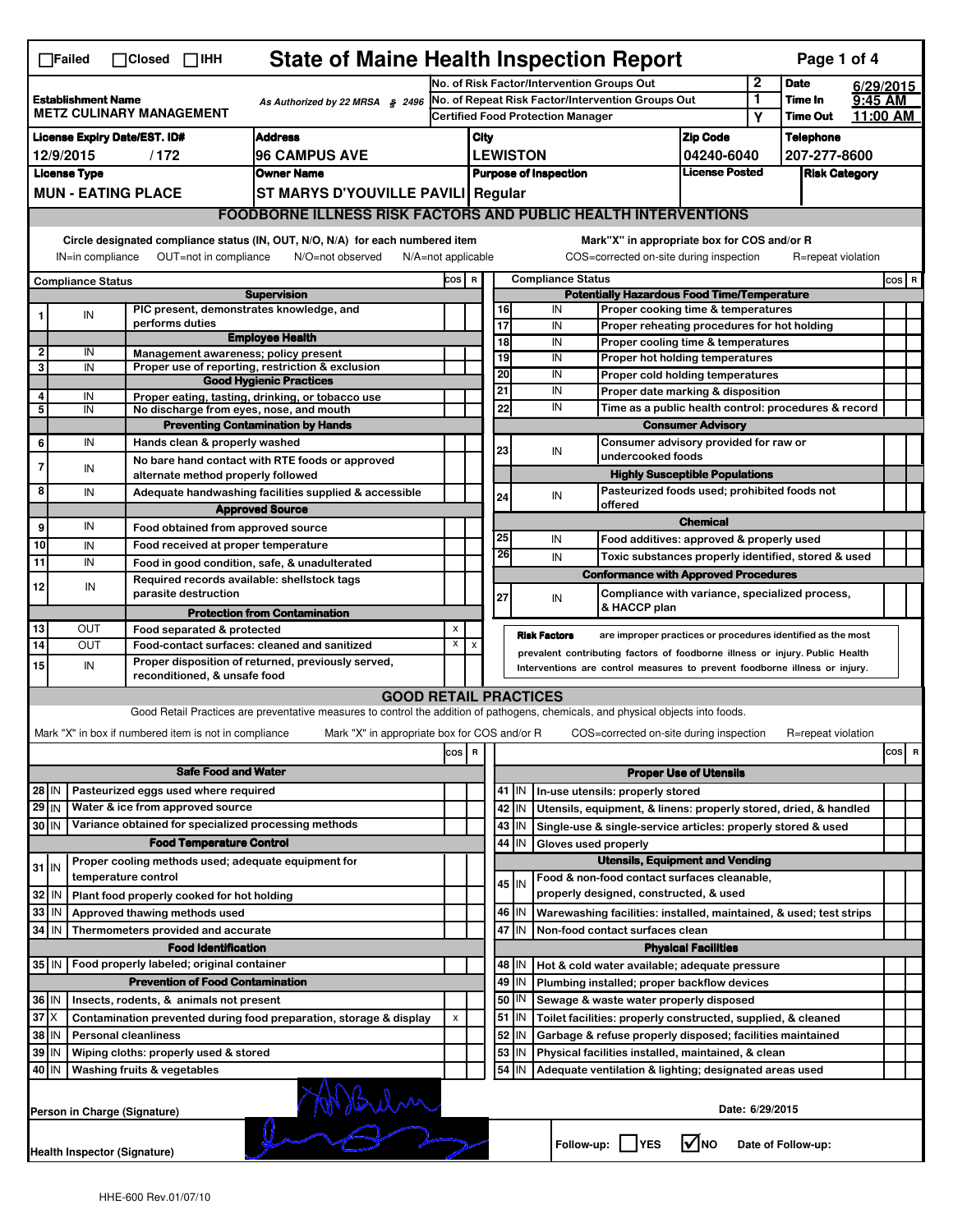|                                                              |                                        | <b>State of Maine Health Inspection Report</b> |  | Page 2 of 4                     |              |                          |                                  |
|--------------------------------------------------------------|----------------------------------------|------------------------------------------------|--|---------------------------------|--------------|--------------------------|----------------------------------|
| <b>Establishment Name</b><br><b>METZ CULINARY MANAGEMENT</b> |                                        | As Authorized by 22 MRSA<br>\$2496             |  |                                 |              | 6/29/2015<br><b>Date</b> |                                  |
| License Expiry Date/EST. ID#<br>12/9/2015<br>/172            | <b>Address</b><br><b>96 CAMPUS AVE</b> |                                                |  | <b>City / State</b><br>LEWISTON | /ME          | Zip Code<br>04240-6040   | <b>Telephone</b><br>207-277-8600 |
|                                                              |                                        |                                                |  | <b>Temperature Observations</b> |              |                          |                                  |
| Location                                                     | <b>Temperature</b>                     |                                                |  |                                 | <b>Notes</b> |                          |                                  |
| dishwasher                                                   | 160                                    | wash                                           |  |                                 |              |                          |                                  |
| cooler                                                       | 40                                     |                                                |  |                                 |              |                          |                                  |
| cooler                                                       | 40                                     |                                                |  |                                 |              |                          |                                  |
| hot water                                                    | 110 plus                               | handsinks-3 bays                               |  |                                 |              |                          |                                  |
| soup                                                         | 155 plus                               | hh                                             |  |                                 |              |                          |                                  |
| dishwasher                                                   | 192                                    | rinse                                          |  |                                 |              |                          |                                  |
| display case                                                 | 30                                     |                                                |  |                                 |              |                          |                                  |
| salad bar                                                    | 40                                     |                                                |  |                                 |              |                          |                                  |
| display                                                      | 30                                     |                                                |  |                                 |              |                          |                                  |
| cooler                                                       | 41                                     |                                                |  |                                 |              |                          |                                  |

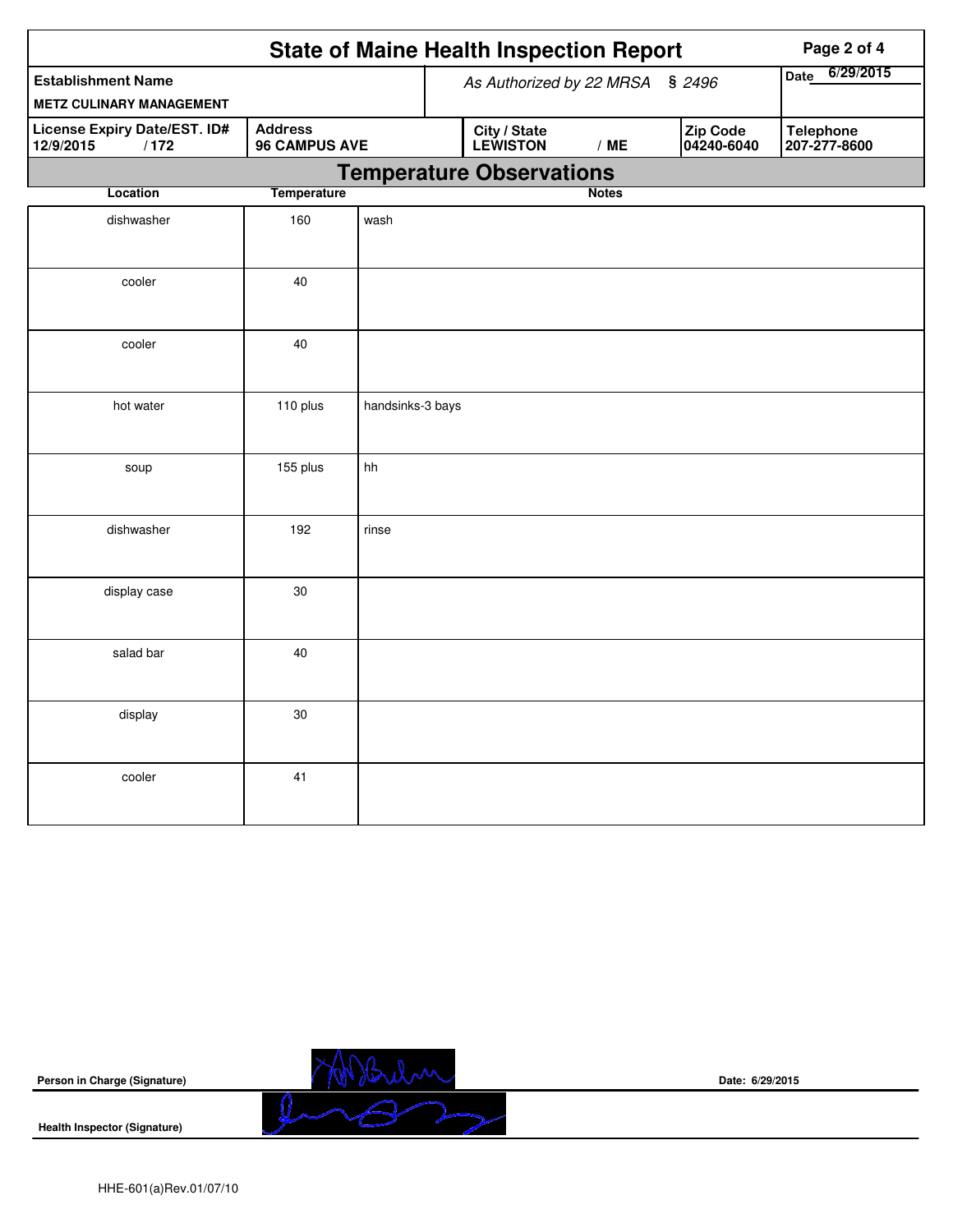|                                                                                                                                                    | Page 3 of 4                            |                                 |    |                               |      |           |  |  |
|----------------------------------------------------------------------------------------------------------------------------------------------------|----------------------------------------|---------------------------------|----|-------------------------------|------|-----------|--|--|
| <b>Establishment Name</b>                                                                                                                          |                                        |                                 |    |                               | Date | 6/29/2015 |  |  |
| <b>METZ CULINARY MANAGEMENT</b>                                                                                                                    |                                        |                                 |    |                               |      |           |  |  |
| License Expiry Date/EST. ID#<br>12/9/2015<br>/172                                                                                                  | <b>Address</b><br><b>96 CAMPUS AVE</b> | City / State<br><b>LEWISTON</b> | ME | <b>Zip Code</b><br>04240-6040 |      |           |  |  |
| <b>Observations and Corrective Actions</b>                                                                                                         |                                        |                                 |    |                               |      |           |  |  |
| Violations cited in this report must be corrected within the time frames below, or as stated in sections<br>8-405.11 and 8-406.11 of the Food Code |                                        |                                 |    |                               |      |           |  |  |
| 13: 3-302.11.(A).(5).(B): N: Food stored in packages, covered containers or wrappings subject to cross contamination.                              |                                        |                                 |    |                               |      |           |  |  |
|                                                                                                                                                    |                                        |                                 |    |                               |      |           |  |  |

INSPECTOR NOTES: hams over cooked product corrected on site

14: 4-601.11.(A): C: Equipment food-contact surfaces and utensils are not clean to sight and touch.

INSPECTOR NOTES: knife soiled corrected on site

37: 3-306.11: C: Food on display not protected by packaging, service line, food guards, or display cases.

INSPECTOR NOTES: containers of food product-- on salad bar need sneeze guard or cover--corrected on site



**Health Inspector (Signature)** 



**Date: 6/29/2015**